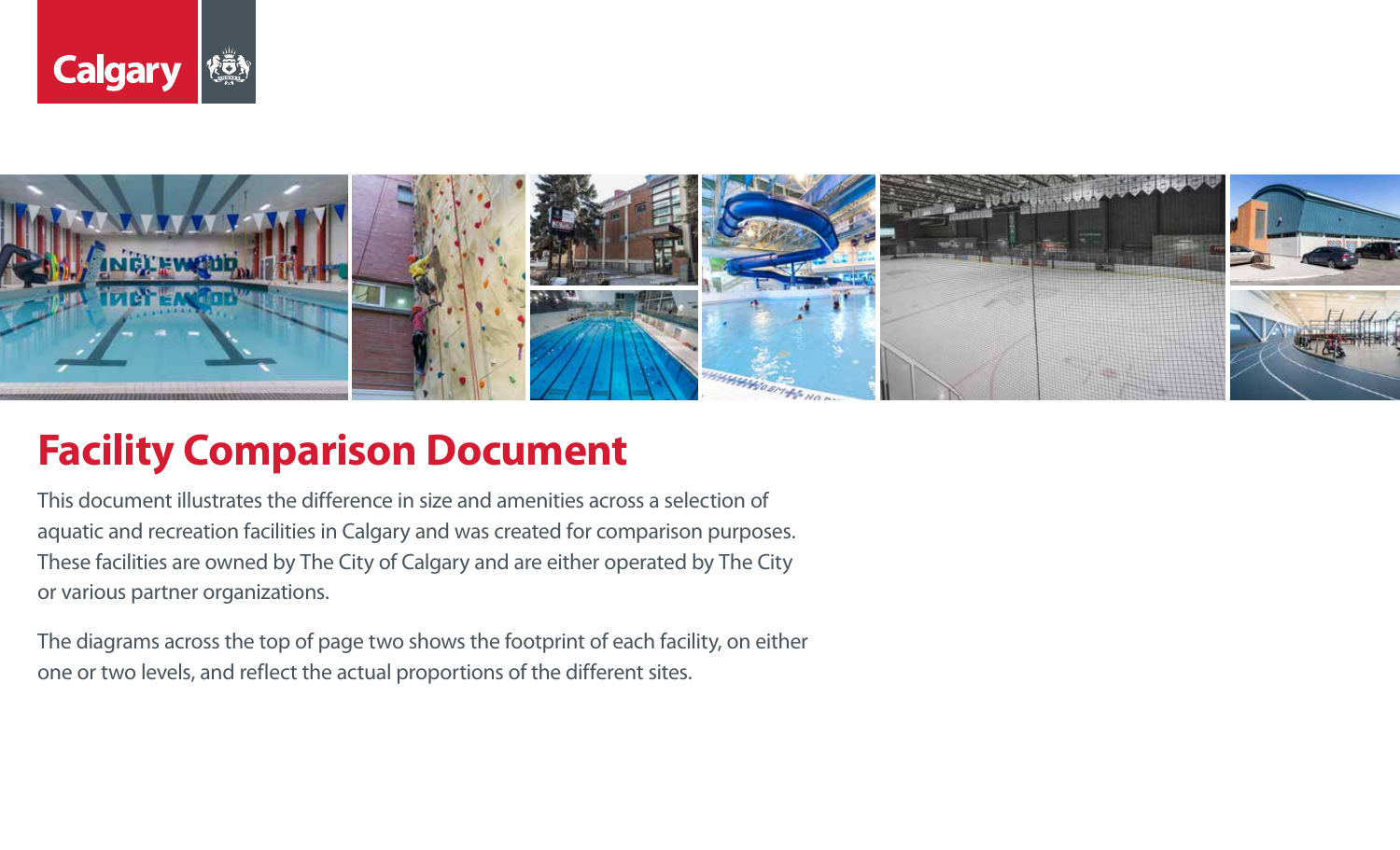

|                | <b>Inglewood Aquatic Centre</b>                                                             | <b>Beltline Aquatic &amp;</b><br><b>Fitness Centre</b>                                                                                    | <b>Killarney Aquatic &amp;</b><br><b>Recreation Centre</b>                                                                                                                                                                    | <b>Vivo Healthier</b><br><b>Generations</b>                                                                                                                                                                                                                                                     | Westside<br><b>Recreation Centre</b>                                                                                                                                                                                                                                                                                                                              | <b>Brookfield YMCA at Seton</b>                                                                                                                                                                                                                                                                                                                                                                                              |
|----------------|---------------------------------------------------------------------------------------------|-------------------------------------------------------------------------------------------------------------------------------------------|-------------------------------------------------------------------------------------------------------------------------------------------------------------------------------------------------------------------------------|-------------------------------------------------------------------------------------------------------------------------------------------------------------------------------------------------------------------------------------------------------------------------------------------------|-------------------------------------------------------------------------------------------------------------------------------------------------------------------------------------------------------------------------------------------------------------------------------------------------------------------------------------------------------------------|------------------------------------------------------------------------------------------------------------------------------------------------------------------------------------------------------------------------------------------------------------------------------------------------------------------------------------------------------------------------------------------------------------------------------|
| Area map       |                                                                                             | ,,                                                                                                                                        |                                                                                                                                                                                                                               |                                                                                                                                                                                                                                                                                                 |                                                                                                                                                                                                                                                                                                                                                                   |                                                                                                                                                                                                                                                                                                                                                                                                                              |
| Square footage | 13,993                                                                                      | 17,588                                                                                                                                    | 33,411                                                                                                                                                                                                                        | 195,042                                                                                                                                                                                                                                                                                         | 239,981                                                                                                                                                                                                                                                                                                                                                           | 329,160                                                                                                                                                                                                                                                                                                                                                                                                                      |
| Year built     | 1963                                                                                        | 1950                                                                                                                                      | 1963                                                                                                                                                                                                                          | 2004                                                                                                                                                                                                                                                                                            | 2000                                                                                                                                                                                                                                                                                                                                                              | 2019                                                                                                                                                                                                                                                                                                                                                                                                                         |
| Admission fee  | \$8                                                                                         | \$8                                                                                                                                       | \$8                                                                                                                                                                                                                           | \$15                                                                                                                                                                                                                                                                                            | \$16                                                                                                                                                                                                                                                                                                                                                              | \$16                                                                                                                                                                                                                                                                                                                                                                                                                         |
| Amenities      | · Six lane, 25 metre pool<br>• Rope swing and<br>two metre slide<br>• Aquatic climbing wall | • Four lane, 18 metre pool<br>• Dry sauna<br>• Weight room with<br>cardio equipment<br>• Fitness studio<br>• Gymnasium<br>• Climbing wall | · Six lane, 25 metre<br>salt-water pool<br>Dive pool with<br>one metre board<br>• Teaching pool<br>• Salt-water hot tub<br>• Steam room<br>• Weight room with<br>cardio equipment<br>• Fitness studio<br>• Multipurpose rooms | • Two lane, 25 metre pool<br>• Waterpark toy features<br>• Tot pool<br>• Lazy/rapid river<br>$\cdot$ Hot tub<br>• Steam room<br>• Weight room with<br>cardio equipment<br>• Three gymnasiums<br>• Climbing wall<br>• Meeting rooms (10-40 people)<br>• Party rooms<br>• Two NHL-sized ice rinks | • Four lane, 25 metre pool<br>• Wave pool<br>• Waterpark toy features<br>• Tot pool<br>• Lazy/rapid river<br>• Waterslide<br>• Hot tub<br>• Steam room<br>• Weight room with<br>cardio equipment<br>• Running track<br>• Fitness/aerobic/cycle studios<br>• Three gymnasiums<br>• Climbing wall<br>• Youth wellness centre<br>• NHL-sized rink<br>• Leisure arena | • Ten lane, 50 metre<br>competition pool<br>• Competition dive platform<br>• Leisure pool<br>• Lazy/rapid river<br>• Waterslide<br>• Surf simulator<br>• Hot tub<br>• Steam room<br>• Weight room with<br>cardio equipment<br>· Running track<br>· Fitness/aerobics studios<br>• Three gymnasiums<br>• Classrooms and<br>meeting spaces<br>• Art studio and gallery space<br>• 250 seat theatre<br>• Two NHL-sized ice rinks |